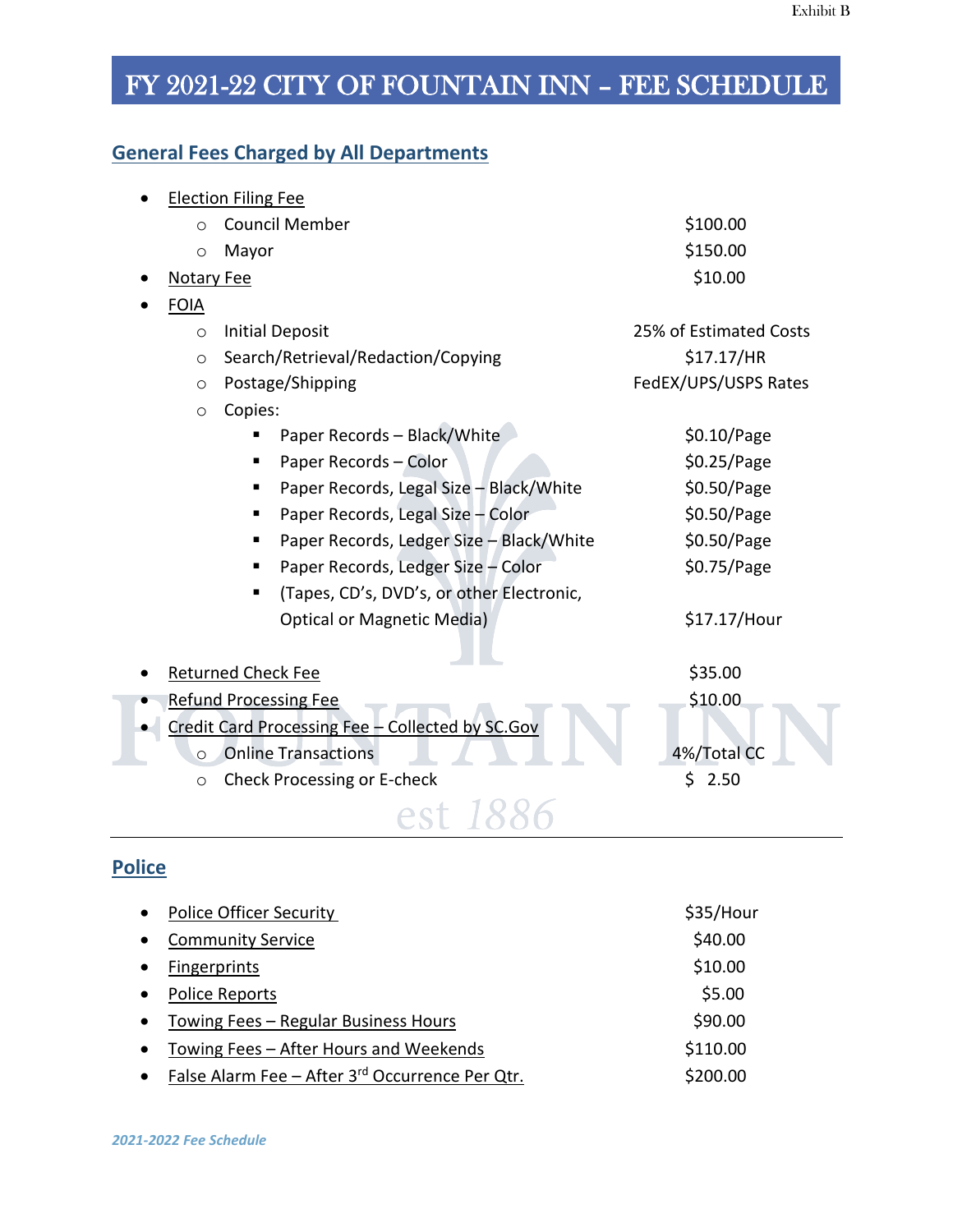#### **Fire**

| <b>Fire Report</b> |                                                              | \$5.00                  |
|--------------------|--------------------------------------------------------------|-------------------------|
| <b>Burn Permit</b> |                                                              | \$250.00                |
|                    | Fire Inspection                                              |                         |
| $\circ$            | Residential                                                  | \$25.00                 |
| $\circ$            | Commercial                                                   | \$50.00                 |
| $\circ$            | Mobile Food Vendor                                           | \$25.00                 |
| Plan Review        |                                                              | \$100.00                |
|                    | <b>False Alarm Fees</b>                                      |                         |
| $\circ$            | False Alarm Administrative Fee $-4$ <sup>th</sup> Call       | \$50.00                 |
| $\circ$            | False Alarm Fee in Excess of 4 Calls Per Calendar Year       | \$200.00                |
|                    | Incident Response Fee (Collected by Innovapad LP):           |                         |
| $\circ$            | Heavy Apparatus (Engines, Aerials, Rescues, Air/Light Units) | \$305/Hour              |
| $\circ$            | Light Apparatus (Brush Units, Support Vehicles, etc.)        | \$225/Hour              |
| $\circ$            | Command Staff Vehicles (Battalion Buggies, EMS Sup., etc.)   | \$195/Hour              |
| $\circ$            | Extrication (Without Use of Hydraulic Tools)                 | \$835.00                |
| $\circ$            | Extrication (With Use of Hydraulic Tools)                    | \$2,015.00              |
| $\circ$            | Landing Zone (Without Extrication Services)                  | \$1,025.00              |
| $\circ$            | Landing Zone (With Extrication Services)                     | \$2,335.00              |
| $\circ$            | Landing Zone Command and Control                             |                         |
|                    | (Without Extrication Services)                               | \$900.00                |
| $\circ$            | Light Tower & Operation of Light Tower and Generator         |                         |
|                    | to Provide Scene Lighting                                    | \$47/Hour               |
|                    | Consumable Materials/Damaged Equipment                       | <b>Replacement Cost</b> |
|                    | Level 1/MVA Flat Rate<br>est 18                              | \$535.00                |
|                    | Fire/Hazmat Flat Rate                                        | \$600.00                |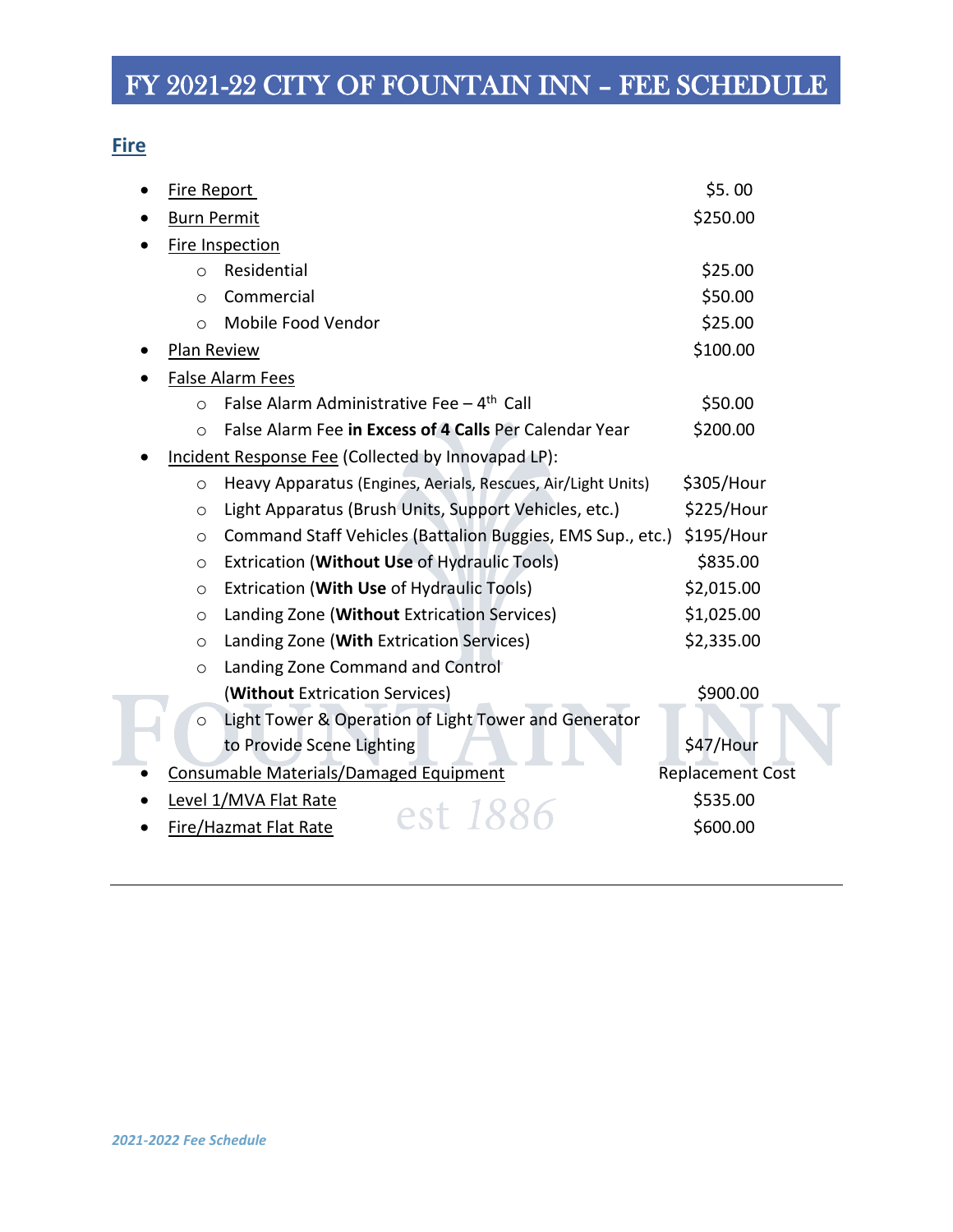#### **Planning/Development**

| <b>Subdivision Plan Fees</b>                          |                                |
|-------------------------------------------------------|--------------------------------|
| Engineering Review (1-50 lots)<br>$\circ$             | \$1,600.00                     |
| Engineering Review (51 + lots)<br>$\circ$             | \$1,600.00 plus \$20/Add'l lot |
| <b>Revised Plans</b><br>$\circ$                       | \$200.00                       |
|                                                       |                                |
| Rezoning Fees: (Upon Receipt of Rezoning Application) |                                |
| <b>Single Family Residential:</b>                     |                                |
| <b>Base Fee</b><br>$\circ$                            | \$100.00                       |
| (2 Acres)<br>$\circ$                                  | \$130.00                       |
| (3 Acres)<br>$\circ$                                  | \$160.00                       |
| (4 Acres)<br>$\circ$                                  | \$190.00                       |
| (5 Acres)<br>$\circ$                                  | \$220.00                       |
| (6 Acres)<br>$\circ$                                  | \$250.00                       |
| (7 Acres)<br>$\circ$                                  | \$270.00                       |
| (8 Acres)<br>$\circ$                                  | \$300.00                       |
| (9 Acres)<br>$\circ$                                  | \$330.00                       |
| $(10 \text{ A} \text{c} \text{res})$<br>$\circ$       | \$400.00 (CAP)                 |
| Annexation<br>$\circ$                                 | Charge in Full                 |
|                                                       |                                |
| <b>Multi-Family Residential:</b>                      |                                |
| <b>Base Fee</b><br>$\circ$                            | \$205.00                       |
| (2 Acres)<br>$\circ$                                  | \$240.00                       |
| (3 Acres)<br>$\circ$                                  | \$270.00                       |
| (4 Acres)<br>$\circ$                                  | \$305.00                       |
| est 1886<br>(5 Acres)<br>$\circ$                      | \$340.00                       |
| (6 Acres)<br>$\circ$                                  | \$375.00                       |
| (7 Acres)<br>O                                        | \$405.00                       |
| (8 Acres)<br>$\circ$                                  | \$440.00                       |
| (9 Acres)<br>$\circ$                                  | \$475.00                       |
| $(10 \text{ A} \text{c} \text{res})$<br>$\circ$       | \$500.00 (CAP)                 |
| Annexation<br>$\circ$                                 | Charge in Full                 |
| Non-Residential:                                      |                                |
| <b>Base Fee</b><br>$\circ$                            | \$270.00                       |
| (2 Acres)<br>$\circ$                                  | \$305.00                       |
| (3 Acres)<br>$\circ$                                  | \$340.00                       |
|                                                       |                                |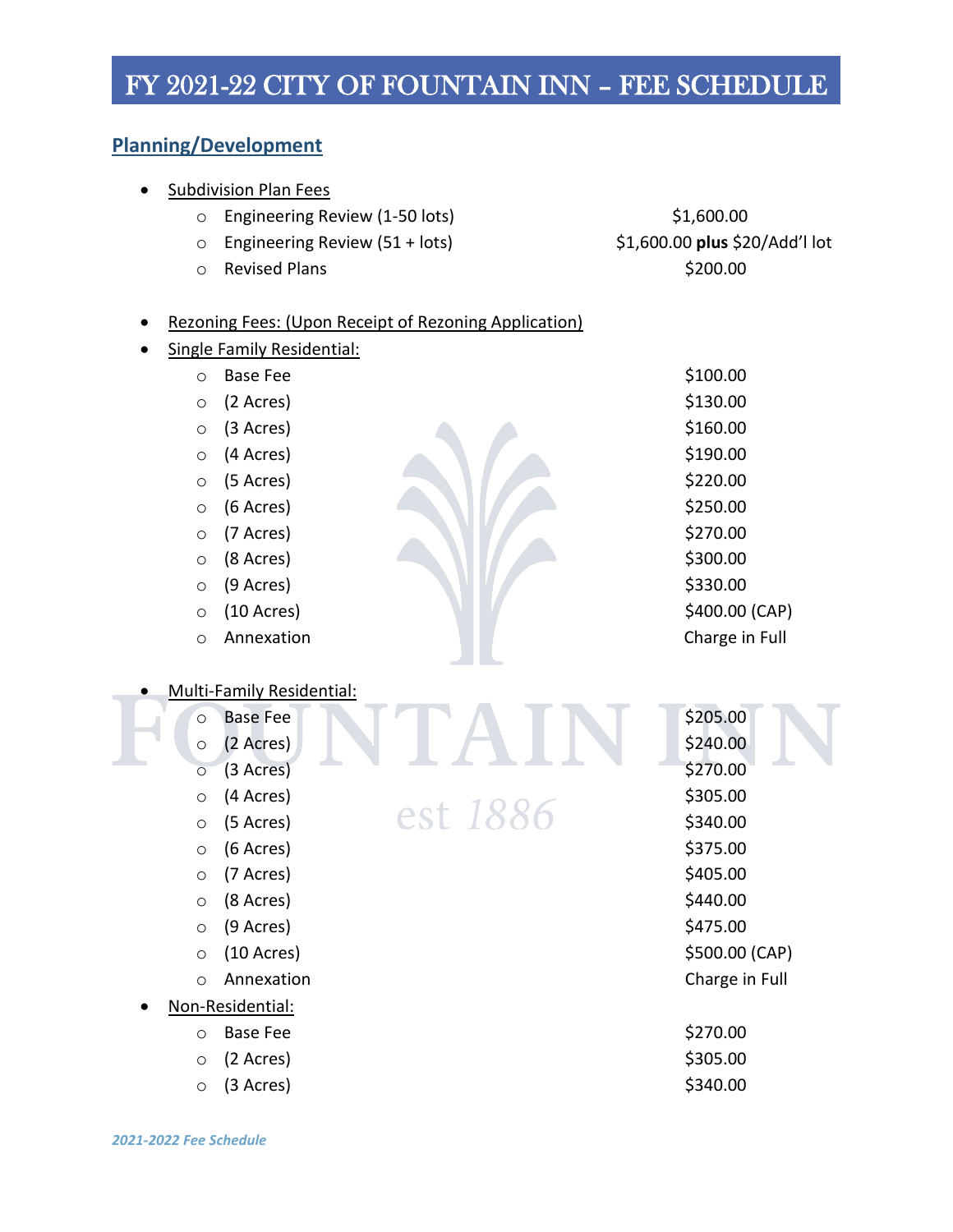|           | (4 Acres)<br>$\circ$                            | \$375.00              |
|-----------|-------------------------------------------------|-----------------------|
|           | (5 Acres)<br>$\circ$                            | \$405.00              |
|           | (6 Acres)<br>$\circ$                            | \$440.00              |
|           | (7 Acres)<br>$\circ$                            | \$475.00              |
|           | (8 Acres)<br>$\circ$                            | \$510.00              |
|           | (9 Acres)<br>$\circ$                            | \$540.00              |
|           | $(10 \text{ A} \text{c} \text{res})$<br>$\circ$ | \$600.00 (CAP)        |
|           | PD (Planned Development)                        | \$650.00              |
|           | Annexation<br>$\circ$                           | Charge in Full        |
|           | <b>FRD (Flexible Review District)</b>           | \$650.00              |
|           | Annexation<br>$\circ$                           | Charge in Full        |
|           | <b>Text Amendment</b>                           | \$100.00              |
| $\bullet$ | Board of Zoning Appeals/Variance                | \$100.00              |
|           | <b>Subdivision Fee (Preliminary Plat)</b>       |                       |
|           | Base Fee (1-24 Lots)<br>$\circ$                 | \$200.00              |
|           | $(25 - 75$ lots)<br>$\circ$                     | \$275.00              |
|           | $(75 + \text{lots})$<br>$\circ$                 | \$375.00 (CAP)        |
|           | <b>Summary Plat Fee</b>                         | \$100.00              |
| ٠         | <b>Final Development Plan Revision</b>          | \$50.00               |
| $\bullet$ | <b>Final Plat Revisions</b>                     | \$50.00               |
|           | <b>Planned Development Review</b>               | \$75.00               |
|           | <b>Commercial Design Standard Revisions</b>     | \$75.00               |
|           | <b>New Survey Standards (Non-Compliance)</b>    | \$100.00              |
|           | Plan Review Fee                                 | 1/2 Total Permit Fees |
|           | <b>Occupancy Inspections:</b>                   |                       |
|           | Commercial Building $est$ 1886<br>$\circ$       | \$25.00               |
|           | New Mobile Home<br>$\circ$                      | \$250.00              |
|           | Simple Plat Review Fee                          |                       |
|           | (When subdivided from one parcel to two)        | \$25.00               |

I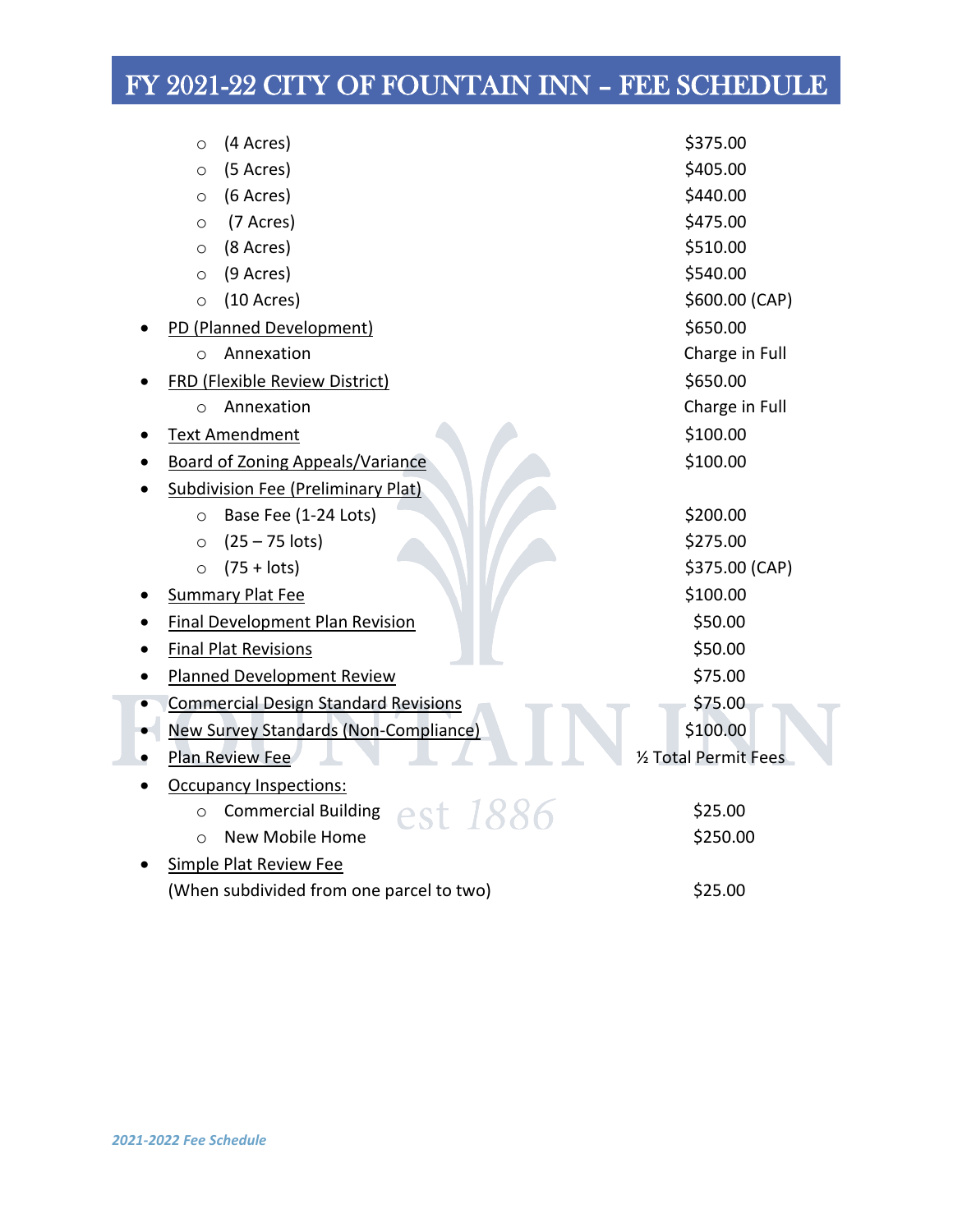| <b>TOTAL VALUATION</b> | FEE (Per \$1,000 or Fraction Thereof)                                  |
|------------------------|------------------------------------------------------------------------|
| $$0 - $2,000$          | \$40 to include 1 inspection                                           |
| \$2,001 to \$15,000    | \$40 for the first \$2,000, plus \$7.00 per each additional \$1,000 of |
|                        | value, or fraction thereof.                                            |
| \$15,001 to \$50,000   | \$132.00 for the first \$15,000, plus \$6.00 per each additional       |
|                        | \$1,000 of value, or fraction thereof.                                 |
| \$50,001 to \$100,000  | \$324.00 for the first \$50,000, plus \$4.00 per each additional       |
|                        | \$1,000 of value, or fraction thereof.                                 |
| \$100,001 to \$500,000 | \$524.00 for the first \$100,000, plus \$3.50 per each additional      |
|                        | \$1,000 of value, or fraction thereof.                                 |
| \$500,000 or Greater   | \$1723.50 for the first \$500,000, plus \$2.50 per each additional     |
|                        | \$1,000 of value, or fraction thereof.                                 |

#### • **Building Permit Fees by Valuation**

#### **Work Performed without a permit:**

Permit fees shall be doubled for any work that is started prior to obtaining a permit. Payment of this fee shall not relieve any persons from fully complying with the requirement of the adopted codes in the execution of the work nor from any other penalties prescribed herein.

#### **Re-inspection Fees:**

There shall be a \$40.00 re-inspect fee on all second re-inspections.

#### **Permit Reinstatement (Expired)**

\$30.00 Administration Fee, plus base permit fee per trade

#### **Residential Building Permits**

*Demolition:* \$50.00 *Moving of Buildings or Structures:* \$100.00

#### **Public Works/Animal Control**

- Animal Control:
	- o Dog Tag Fee  $$5.00$ o Dog Boarding Fee  $$10.00/day$ o Dog Dart Fee  $$25.00$

est 1886

- o Animal Surrender Fee  $$25.00$ 
	- o Animal Reclaim Fee  $$75.00$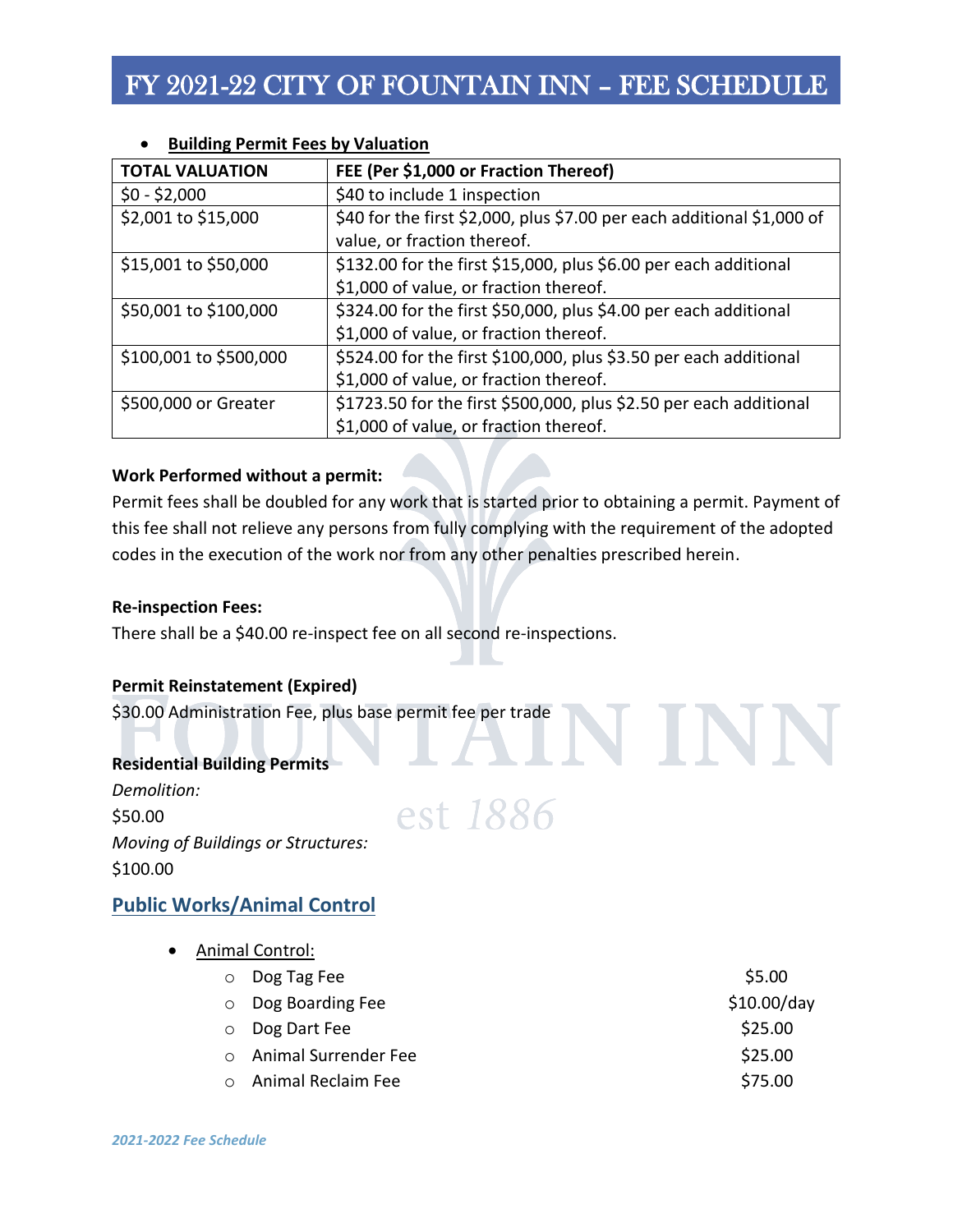#### **Sanitation**

| Public Works Fee - (Billed on TAX BILL)<br>$\bullet$ | \$156.00/Year          |
|------------------------------------------------------|------------------------|
| New Trash Container Fee                              | \$80.00                |
| Second Trash Container Service Fee<br>$\bullet$      | \$96.00/Year           |
| <b>Recycle Container Fee</b>                         | \$50.00                |
| Debris Pick Up Fee                                   | \$173 per hour/3hr min |

#### **Sewer**

Meter Fees

| <b>Residential Meters</b><br>$\bullet$ |            |
|----------------------------------------|------------|
| $\circ$ 5/8" Meter                     | \$20.40    |
| <b>Commercial Meters</b><br>$\bullet$  |            |
| 5/8" Meter<br>$\circ$                  | \$37.20    |
| 1" Meter<br>$\circ$                    | \$99.05    |
| 1 1/2" Meter<br>$\circ$                | \$186.15   |
| 2" Meter<br>$\bigcirc$                 | \$496.70   |
| 3" Meter<br>$\circ$                    | \$620.65   |
| 4" Meter<br>$\bigcirc$                 | \$1,241.75 |
| Sewer Tap Fees<br>$\bullet$            |            |
| Residential<br>$\circ$                 | \$500.00   |
| Commercial<br>$\circ$                  | \$1,000.00 |
| <b>Recreation</b>                      |            |

### *Two fee amounts listed indicate an In-City and Out of City Resident Fee Differential*

| $\bullet$ | Sports Fees: |                                             |               |
|-----------|--------------|---------------------------------------------|---------------|
|           | $\circ$      | Flag Football                               | \$55.00/65.00 |
|           | $\bigcap$    | <b>Tackle Football</b>                      | \$55.00/65.00 |
|           | $\bigcirc$   | <b>Basketball</b>                           | \$55.00/65.00 |
|           | $\circ$      | Volleyball                                  | \$55.00/65.00 |
|           | $\circ$      | Baseball/Softball                           | \$55.00/65.00 |
|           | $\bigcap$    | Adult Softball                              | \$350.00/team |
| $\bullet$ |              | Gym Membership (Aerobics Classes Included): |               |
|           | $\circ$      | Day Pass                                    | \$3.00        |
|           | $\circ$      | Individual - Monthly                        | \$15.00       |
|           |              |                                             |               |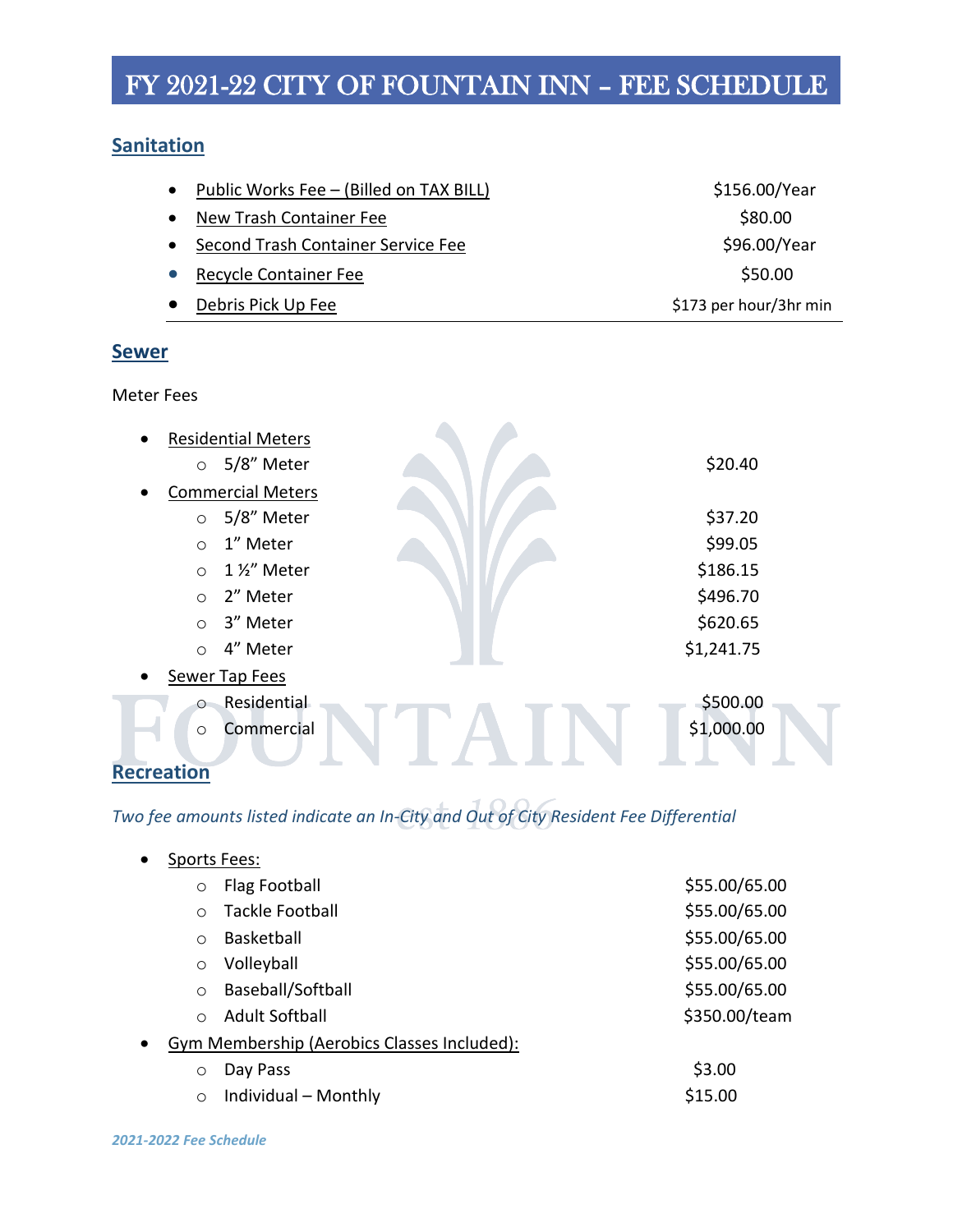|         | $\circ$    | Family – Monthly                | \$20.00       |  |
|---------|------------|---------------------------------|---------------|--|
|         | $\circ$    | Senior Citizen (55 and over)    | <b>FREE</b>   |  |
| $\circ$ |            | <b>Volleyball Camp</b>          |               |  |
|         | $\bigcirc$ | <b>Beginners</b>                | \$55.00/65.00 |  |
|         | $\circ$    | <b>Serving Camp</b>             | \$55.00/65.00 |  |
|         |            | Hitting & Setting               | \$55.00/65.00 |  |
| O       |            | Miracle League Registration Fee | \$55.00/65.00 |  |
|         |            |                                 |               |  |

| <b>RENTALS</b>                          |                           |  |  |  |  |
|-----------------------------------------|---------------------------|--|--|--|--|
| <b>Special Events/Commerce Park:</b>    |                           |  |  |  |  |
| <b>Farmers Market Pavilion:</b>         |                           |  |  |  |  |
| 1 to 4 Hours Maximum<br>$\circ$         | \$75.00/Hour              |  |  |  |  |
| Over 4 Hours<br>$\Omega$                | \$500.00                  |  |  |  |  |
| Amphitheater:                           |                           |  |  |  |  |
| 1 to 4 Hours Maximum<br>$\circ$         | \$75.00/Hour              |  |  |  |  |
| Over 4 Hours<br>$\Omega$                | \$500.00                  |  |  |  |  |
| <b>Commerce Park</b>                    |                           |  |  |  |  |
| 4 Hour Minimum<br>$\circ$               | \$750.00                  |  |  |  |  |
| <b>City Center Lobby</b>                |                           |  |  |  |  |
| 4 Hour Minimum<br>$\bigcirc$            | \$150.00                  |  |  |  |  |
| <b>Commerce Park Event Security</b>     | \$35/Hour/Police Officer  |  |  |  |  |
| (When Serving Alcohol)                  |                           |  |  |  |  |
| Up to 100 people<br>$\circ$<br>est 1886 | 1 Police Officer          |  |  |  |  |
| Over 100 People<br>$\circ$              | 1 Add'l Officer/50 People |  |  |  |  |
| Farmers Market Vendor Table:            |                           |  |  |  |  |
| Per Day<br>$\circ$                      | \$10.00                   |  |  |  |  |
| Season<br>$\circ$                       |                           |  |  |  |  |
| <b>Outside Table</b>                    | \$150.00                  |  |  |  |  |
| Inside Table                            | \$200.00                  |  |  |  |  |

*\*\*\*Non – Profit organizations receive 50% off all rentals (non-profit status will be confirmed)*

*Deposits applied at 1/3 of the rental cost*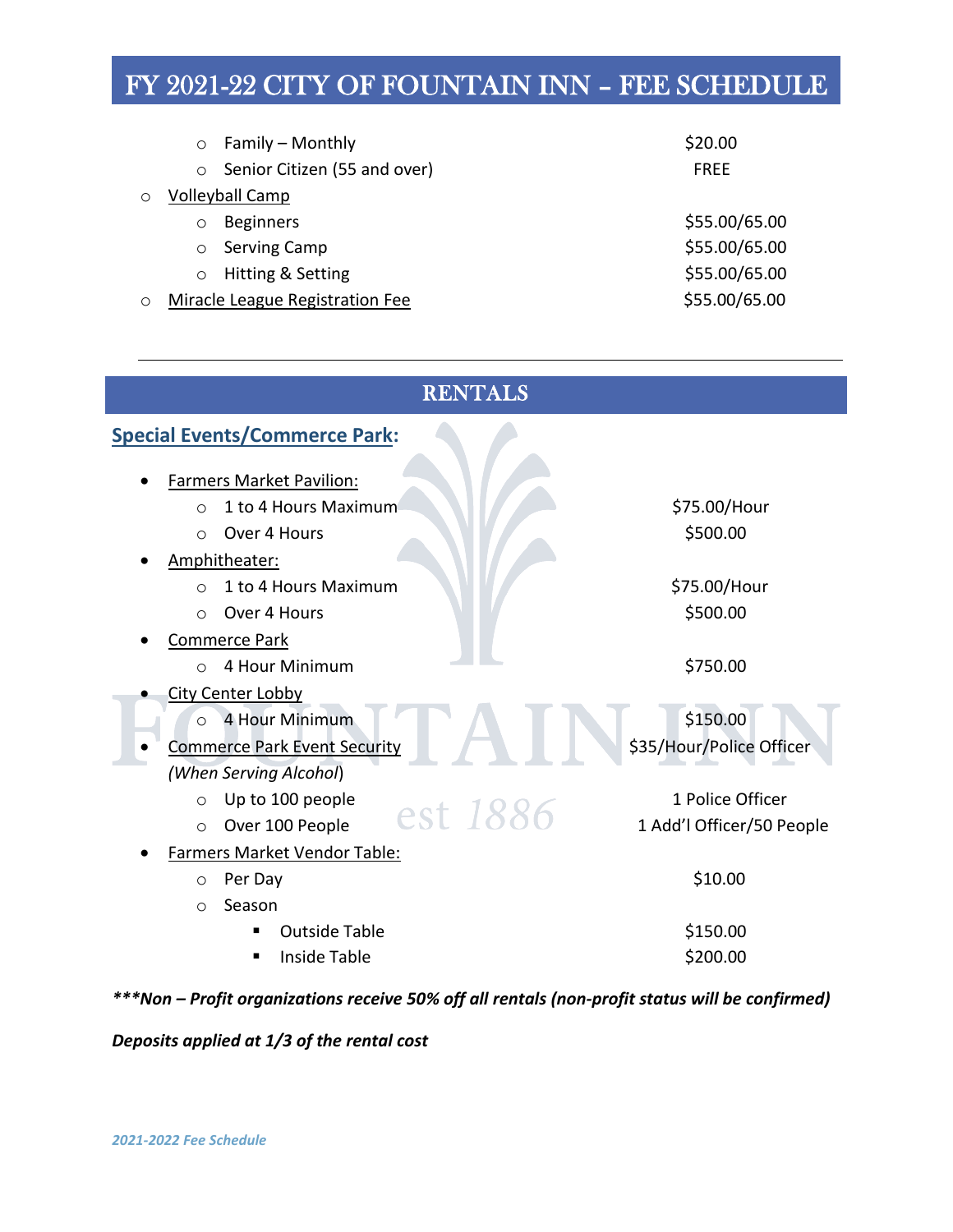#### **Activity Center:**

|         | Venue                                              | <b>Venue Deposit</b>           | <b>Duration</b>                            | Rate      |
|---------|----------------------------------------------------|--------------------------------|--------------------------------------------|-----------|
| $\circ$ | <b>Community Room</b><br><b>Business Hours</b>     | \$20.00<br>Non-                | 3 Hour Minimum                             | \$60.00   |
|         |                                                    | Refundable                     | Each Additional Hr.                        | \$20.00   |
| $\circ$ | <b>Community Room</b><br><b>Non-Business Hours</b> | \$60.00<br>Non-                | 3 Hour Minimum                             | \$180.00  |
|         |                                                    | Refundable                     | Each Additional Hr.                        | \$60.00   |
| $\circ$ | <b>Community Room</b><br>Non-Business Hours Large  | \$100.00<br>Non-               | 4 Hour Minimum                             | \$340.00  |
| Party-  | 45+ Guests-Includes Cleaning                       | Refundable                     | Each Additional Hr.                        | \$60.00   |
| $\circ$ | Gym-Social-Includes Cleaning                       | \$250.00<br>Non-               | 5 Hour Minimum                             | \$675.00  |
|         |                                                    | Refundable                     | Each Additional Hr.                        | \$100.00  |
| $\circ$ | Combination<br>Gym & Community Room                | \$300.00<br>Non-               | 5 Hour Minimum                             | \$900.00  |
|         | <b>Includes Cleaning</b>                           | Refundable                     | Each Additional Hr.                        | \$150.00  |
| $\circ$ | Gym-Sports                                         | Each Hr. - Business Hours      |                                            | \$50.00   |
|         |                                                    |                                | 2 Hr. Minimum<br><b>Non-Business Hours</b> | \$125.00  |
| $\circ$ | <b>Tournament Play</b>                             | \$390.00                       | Full Day-10 Hrs.                           | \$1175.00 |
|         | <b>All Venues</b>                                  | Non-<br>Refundable             |                                            |           |
|         |                                                    | \$220.00<br>Non-<br>Refundable | 1/2 Day- 5 Hrs.                            | \$675.00  |
| $\circ$ | Non-Tournament Play                                | \$150.00                       | 3 Hour Minimum                             | \$475.00  |
|         | <b>All Venues</b>                                  | Non-<br>Refundable             | Each Additional Hr.                        | \$100.00  |
| $\circ$ | <b>Local Schools- Practice</b><br>All Venues       | 2 Hour Minimum-Business Hours  |                                            | \$25.00   |
|         |                                                    |                                | 2 Hour Minimum-Non-Business Hours          | \$50.00   |
| $\circ$ | City Park- Field                                   | n/a                            | 2 Hour Minimum                             | \$60.00   |
| $\circ$ | ESSC-Field                                         | n/a                            | 2 Hour Minimum                             | \$125.00  |
| $\circ$ | <b>Field Lights</b>                                | n/a                            | Addon                                      | \$50.00   |
| $\circ$ | Park Shelters: City Park & ESSC                    | n/a                            | 2 Hour Minimum                             | \$25.00   |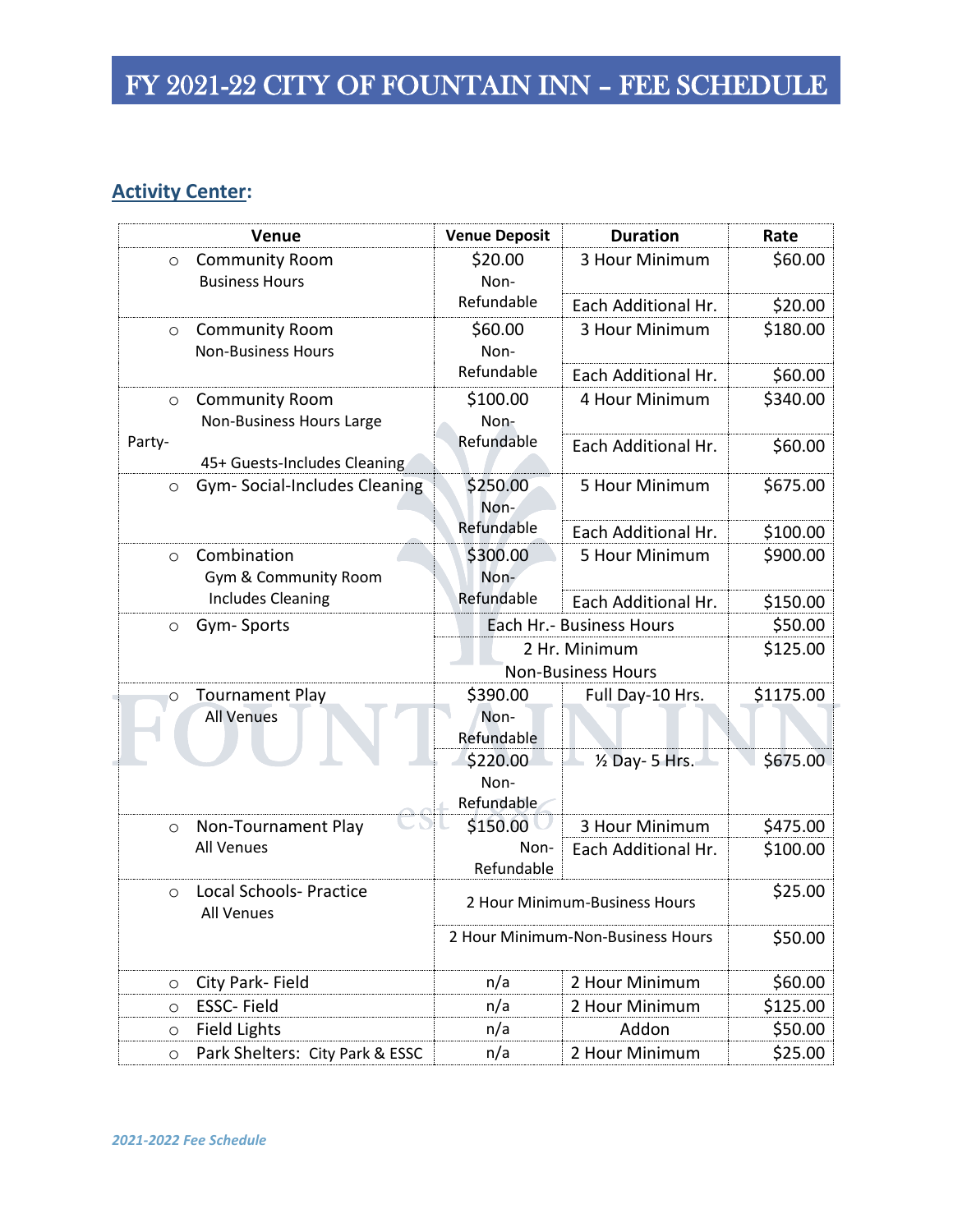#### **Fountain Inn Natural Gas**

| <b>Residential Standard Service Rates:</b>                  |           |
|-------------------------------------------------------------|-----------|
| <b>Facilities Charge</b>                                    | \$8.00    |
| Delivery Charge<br>п                                        | \$5.33/Dt |
| <b>Small Commercial Standard Service:</b>                   |           |
| <b>Facilities Charge</b><br>п                               | \$8.00    |
| Delivery Charge                                             | \$5.33/Dt |
| <b>Medium Volume</b>                                        |           |
| Medium Volume Load Factor 1 Service: (75+%)<br>$\circ$      |           |
| <b>Facilities Charge</b><br>п                               | \$90.00   |
| Delivery Charge<br>٠                                        | \$2.70/Dt |
| Medium Volume Load Factor 2 Service: (50-74%)<br>O          |           |
| <b>Facilities Charge</b>                                    | \$90.00   |
| Delivery Charge                                             | \$3.40/Dt |
| Medium Volume Load Factor 3 Service: (25-49%)<br>O          |           |
| <b>Facilities Charge</b><br>п                               | \$90.00   |
| Delivery Charge                                             | \$3.70/Dt |
| Medium Volume Load Factor 4 Service: (Below 25%)<br>$\circ$ |           |
| <b>Facilities Charge</b>                                    | \$90.00   |
| Delivery Charge                                             | \$4.10/Dt |
| Large Volume                                                |           |
| Large Volume Load Factor 1 Service: (75+%)<br>$\circ$       |           |
| <b>Facilities Charge</b><br>п                               | \$90.00   |
| Delivery Charge                                             | \$1.90/Dt |
| Large Volume Load Factor 2 Service: (50-74%)<br>$\circ$     |           |
| <b>Facilities Charge</b><br>п                               | \$90.00   |
| Delivery Charge                                             | \$2.15/Dt |
| o Large Volume Load Factor 3 Service: (25-49%)              |           |
| <b>Facilities Charge</b><br>٠                               | \$90.00   |
| Delivery Charge                                             | \$3.50/Dt |
| Large Volume Load Factor 4 Service: (Below 25%)<br>$\circ$  |           |
| <b>Facilities Charge</b><br>п                               | \$90.00   |
| Delivery Charge                                             | \$3.85/Dt |
| <b>Meter Tampering Fee</b>                                  | \$200.00  |
| <b>NSF Fee</b>                                              | \$35.00   |